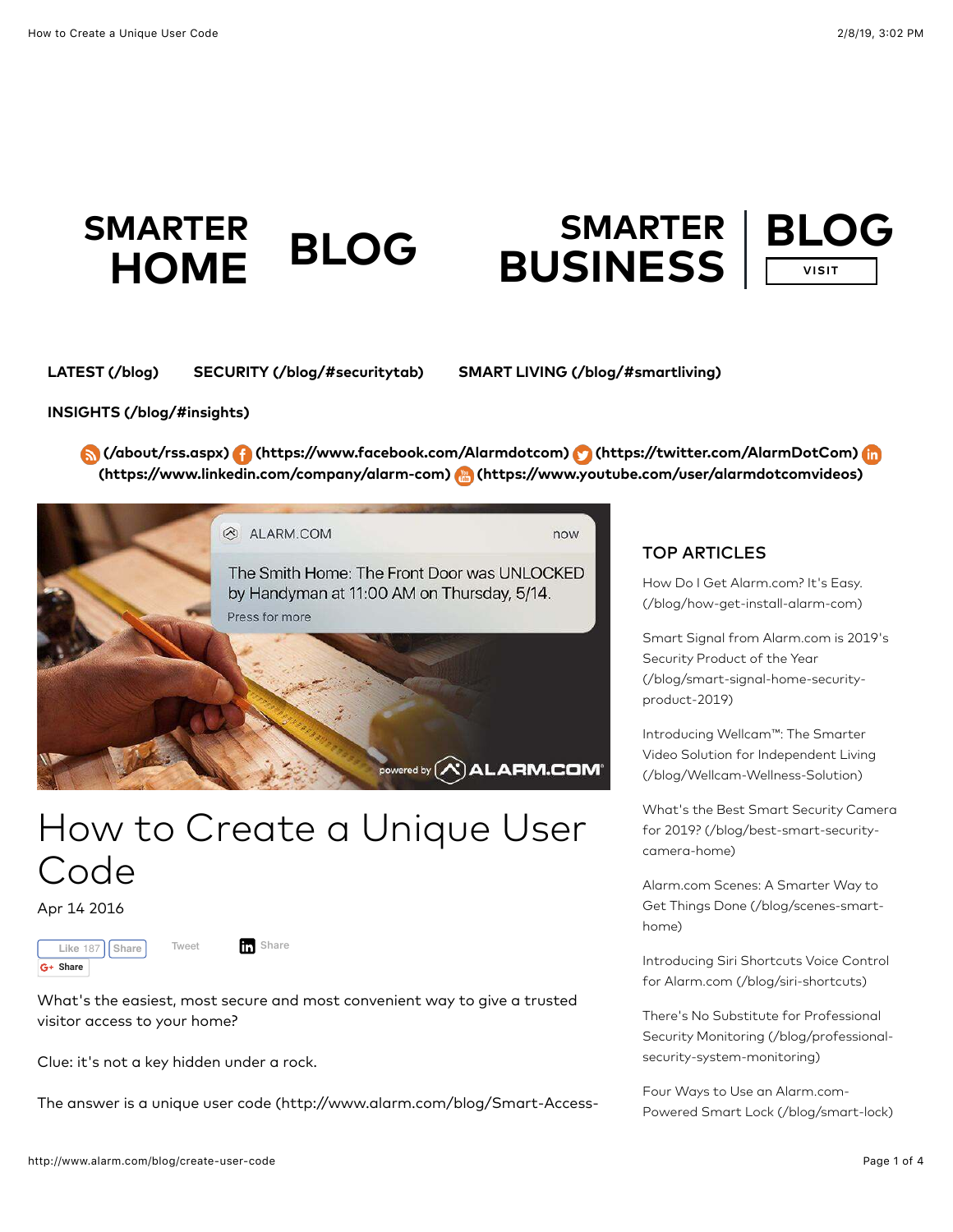[Lose-Keys-Gain-Control\). It's a four-digit access code for your Alarm.com](http://www.alarm.com/blog/Smart-Access-Lose-Keys-Gain-Control) security system and smart lock. It's easy to create (and delete), you can restrict [it to certain days and times, and you can have Alarm.com alert you](http://www.alarm.com/blog/smart-home-security-awareness-alerts)  (http://www.alarm.com/blog/smart-home-security-awarenessalerts)whenever your visitor uses it.

Here's how to set one up.

#### 1: Go to 'Add User'

Log into Alarm.com on your desktop or laptop and click the Users link under the Security tab.



Then, click 'Add User'.

| ALARM.COM         |          | <b>Users</b> |                                      |                       |
|-------------------|----------|--------------|--------------------------------------|-----------------------|
|                   |          |              | Manage Logins<br>Users               |                       |
| The Jones' System |          |              |                                      |                       |
| $\Omega$<br>Home  | Q Search | 2 Users      | <b>SHOW USER CODES</b><br>A ADD USER | $\rho$ ACTIONS $\sim$ |

#### 3. Enter the user's name and specify their access level

In the 'Add User' screen, give your user a name, and specify their access level. You'll want to click the 'Panel Access' icon to let them disarm your system. If you have smart locks, specify which lock(s) they can use. For the dog walker, we're selecting the front door only.



### 4. Create a code and specify access times

[Seven Questions for Choosing the Best](http://www.alarm.com/blog/best-home-security-system) Home Security System (/blog/besthome-security-system)

[Your Business Could Be as Smart as Your](http://www.alarm.com/blog/smart-home-business-security) Home (/blog/smart-home-businesssecurity)

What does "Powered by Alarm.com" [Mean? \(/blog/powered-by-alarm-com\)](http://www.alarm.com/blog/powered-by-alarm-com)

[Smart Home Security Versus… Crash and](http://www.alarm.com/blog/crash-smash-security) Smash Attacks (/blog/crash-smashsecurity)

[How to Prevent Package Theft in Three](http://www.alarm.com/blog/prevent-package-theft) Steps (/blog/prevent-package-theft)

[Take a Video Tour of the Alarm.com](http://www.alarm.com/blog/demo-house) Demo House (/blog/demo-house)

[Do Fake Security Cameras Work?](http://www.alarm.com/blog/fake-security-camera) (/blog/fake-security-camera)

What Makes Alarm.com-Powered [Security Cameras Better? \(/blog/smart](http://www.alarm.com/blog/smart-security-cameras-best)security-cameras-best)

[Okay Google: Ask Alarm.com To Secure](http://www.alarm.com/blog/google-home) My Home! (/blog/google-home)

Alarm com Review: Staying Connected [to Home \(/blog/review-connected-home\)](http://www.alarm.com/blog/review-connected-home)

Alarm.com Goes Hands-Free With Amazon Echo Voice Control [\(/blog/amazon-echo-alexa-voice](http://www.alarm.com/blog/amazon-echo-alexa-voice-control)control)

### RECENT ARTICLES

[Our Wellness Insights Will Protect Your](http://www.alarm.com/blog/wellness-insights) Loved Ones and Peace of Mind (/blog/wellness-insights)

[Five Ways Alarm.com Made News in](http://www.alarm.com/blog/2018-News) 2018 (/blog/2018-News)

[Santa Sightings Go Through The Roof](http://www.alarm.com/blog/Santa-Sightings-Alarm-com) Thanks to Alarm.com (/blog/Santa-Sightings-Alarm-com)

Get Smarter Video Alerts with our Video [Analytics Service \(/blog/video-analytics\)](http://www.alarm.com/blog/video-analytics)

[America's Top Trick or Treat States](http://www.alarm.com/blog/smart-home-halloween)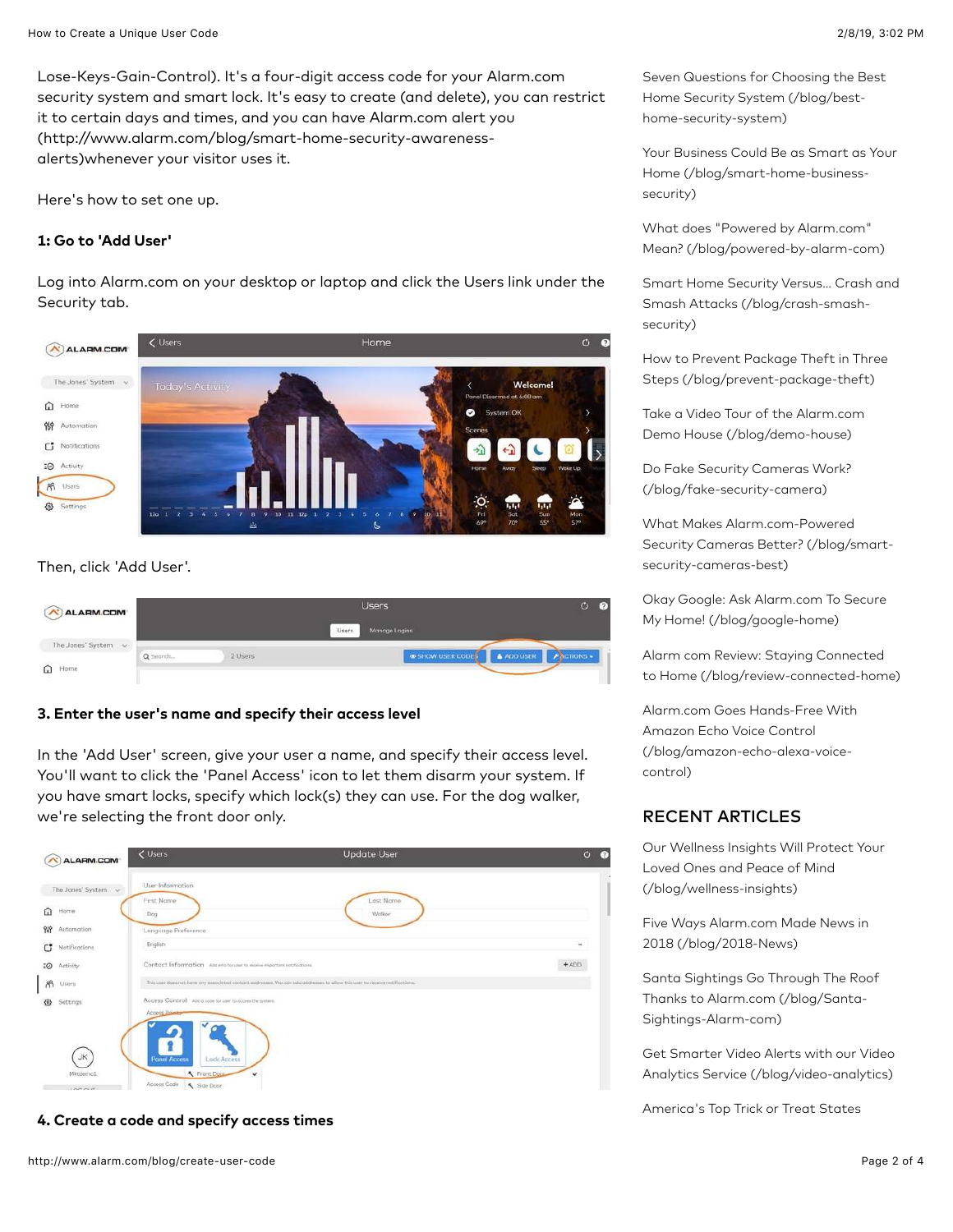Enter a unique code for your user. This code enables them to disarm your security system and open your door's smart lock. Because the code is unique (you can't duplicate your user codes), it also enables Alarm.com to identify who accesses your home, and send you an alert when they enter or leave.

Now, specify your user's access time. You can choose 'At All Times', or you can specify certain time windows only. For our dog walker, we're specifying weekday access between 11am and 2pm.

| ALARM.COM<br>$\boldsymbol{\wedge}$ | < Users                                       | <b>Update User</b>                             | $\bullet$<br>$\ddot{\circ}$ |
|------------------------------------|-----------------------------------------------|------------------------------------------------|-----------------------------|
|                                    | <b>Panel Access</b><br>Lock Access            |                                                | а                           |
| The Jones' System v                |                                               |                                                |                             |
| Home<br>۵                          | Access Code<br>8642                           |                                                |                             |
| 969<br>Automation                  |                                               |                                                |                             |
| Notifications<br>C                 | Schedule<br><b>CONTRACTOR</b><br>At All Times |                                                |                             |
| EO Activity                        | O Limit access times                          |                                                |                             |
| 88 Users                           | <b>MON</b><br>SUN:<br>Day(s):                 | <b>TUE</b><br><b>WED</b><br>THU.<br>FRI<br>SAT |                             |
| Settings<br>O)                     | Starting at:<br>11:00 am                      |                                                |                             |
|                                    | 2:00 pm<br>Ending at:                         | $\omega$                                       |                             |

Click 'Save' and your new user is created!

You can now create an optional alert that lets you know when they arrive and [leave. For a quick introduction to creating notifications, click here.](http://www.alarm.com/blog/set-security-alert-reminder)  (http://www.alarm.com/blog/set-security-alert-reminder)

#### 5. Delete or edit the user code anytime

If you no longer need to give the user access, the code is easy to delete. Navigate to the Users screen again and find the user code. Then, click the 'trash' icon (circled below) and confirm the deletion.

| ALARM.COM           |                         |                            | <b>Users</b>           |                                                                            | $\mathcal{C}$<br>$\bullet$ |
|---------------------|-------------------------|----------------------------|------------------------|----------------------------------------------------------------------------|----------------------------|
|                     |                         |                            | Manage Logins<br>Users |                                                                            |                            |
| The Jones' System v | Q Search                | 3 Users                    |                        | A ADD USER<br>SHOW USER CODES                                              | $P$ ACTIONS -              |
| $\Omega$ Home       |                         |                            |                        | the company of the company of the company of the company of the company of |                            |
| 969<br>Automation   | Media Demo<br>MD        | Security System<br>$\odot$ | ****                   | mzartman@alarm.com                                                         |                            |
| C<br>Notifications  |                         | Wo Lock Access             |                        | ▩                                                                          | 1                          |
| EQ Activity         |                         |                            |                        |                                                                            |                            |
| <b>PR</b> Users     | <b>DW</b><br>Dog Walker | C Security System          | ****                   |                                                                            |                            |
| Settings            |                         | ⊙ All Locks =              |                        |                                                                            |                            |

To change a user's access details without deleting them altogether, click the 'edit' icon, which will take you to an 'Update User' screen where you can change their permissions, times and four-digit code.

Now that you've created your first user code, you can create one anytime you need to let a trusted guest into your home.

[For more Alarm.com smart home security tutorials, click here.](http://www.alarm.com/blog/tag/How-To)  (http://www.alarm.com/blog/tag/How-To)

[Revealed \(/blog/smart-home-halloween\)](http://www.alarm.com/blog/smart-home-halloween)

[Our Smart Thermostat Is Now ENERGY](http://www.alarm.com/blog/energy-star-smart-thermostat) STAR® Certified (/blog/energy-starsmart-thermostat)

[Make Life Easier with Alarm.com's Geo-](http://www.alarm.com/blog/Geo-Services-Introduction)Services (/blog/Geo-Services-Introduction)

[What is an Alarm.com User Code?](http://www.alarm.com/blog/User-Code) (/blog/User-Code)

[How Smart Home Technology is Keeping](http://www.alarm.com/blog/Smart-Home-Wellness) Caregivers One Step Ahead (/blog/Smart-Home-Wellness)

[Four Ways to Use an Alarm.com Image](http://www.alarm.com/blog/image-sensor-how-use) Sensor (/blog/image-sensor-how-use)

## [SEE ALL ARTICLES](http://www.alarm.com/blog/) (/blog/)

 [\(\)](http://www.alarm.com/blog/create-user-code)  [\(\)](http://www.alarm.com/blog/create-user-code)